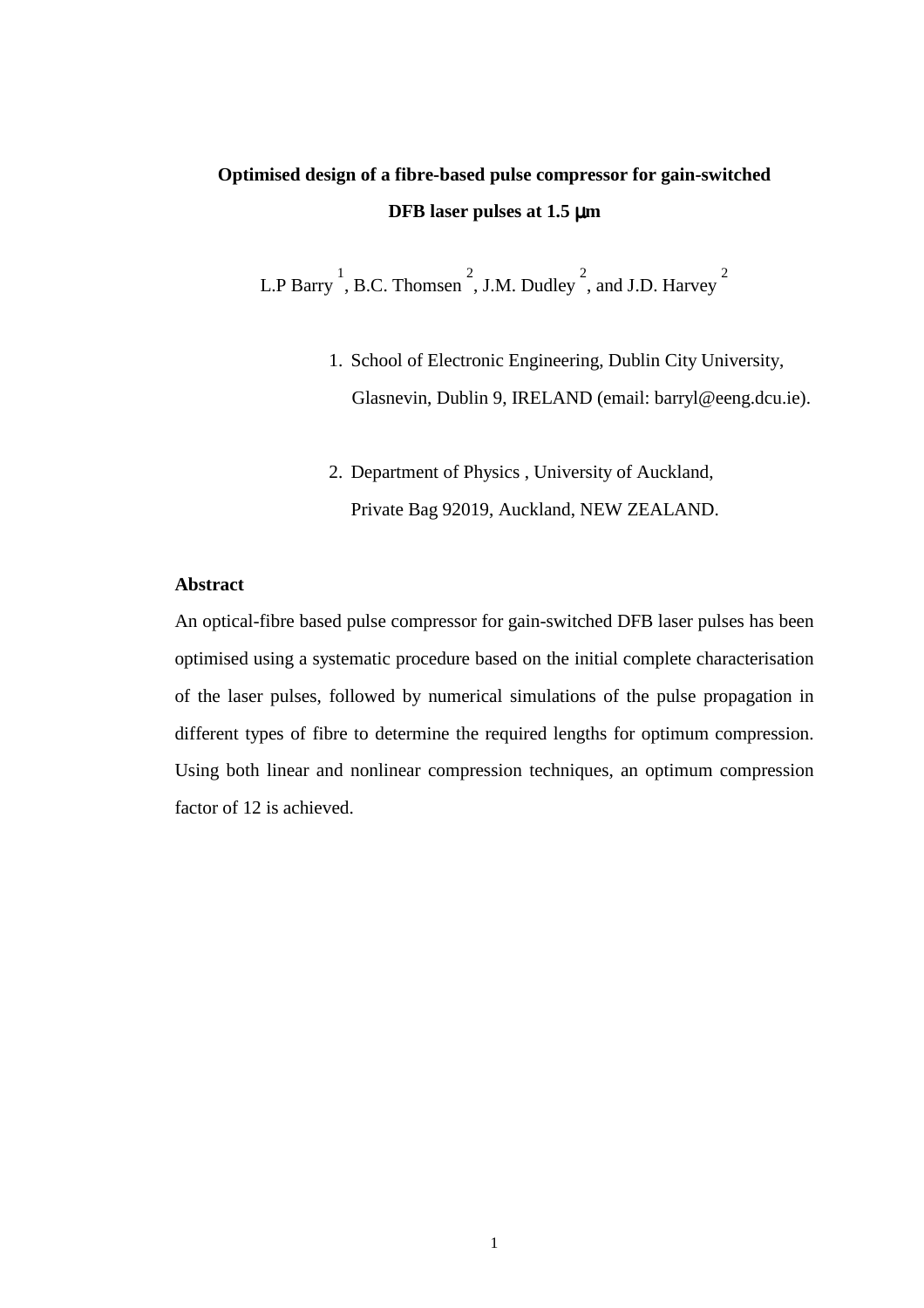#### **Introduction**

The development of future Terabit all-optical communication systems exploiting Optical Time Division Multiplexing (OTDM) will require stable laser sources around 1.55 µm producing sub-picosecond pulses [1]. A simple and reliable technique for pulse generation around 1.55 µm is the gain-switching of semiconductor laser diodes. Although the pulses generated using this technique are usually heavily chirped, and have durations exceeding 10 ps, it has been shown that near-transform limited subpicosecond pulses can be obtained after fibre-based pulse compression [2]. Although many different fibre-based compression schemes have been proposed [3-5], the design of such compressors is usually only approximate. Typically, a simple model of the gain-switched laser pulses assuming symmetric gaussian profiles with a linear chirp is used to determine initial approximate lengths for the fibre used in the pulse compressor. This is then followed by trial-and-error length optimisation to obtain the best experimental compression [2].

It is clear that the generation of transform-limited sub-picosecond pulses from gainswitched lasers would be greatly simplified if the design of fibre pulse compressors could be performed in a systematic manner without *a priori* assumptions about the nature of the initial pulse characteristics, or the time-consuming process of trial-anderror optimisation. In this paper we report a systematic approach to fibre compressor design based on the complete intensity and chirp characterisation of the initial gainswitched laser pulses using the technique of frequency-resolved optical gating (FROG) [6]. The complete characterisation of the electric field of the laser pulses allows the design of the fibre-pulse compressor to be optimised by examining the propagation of the pulses in different types of optical fibre using numerical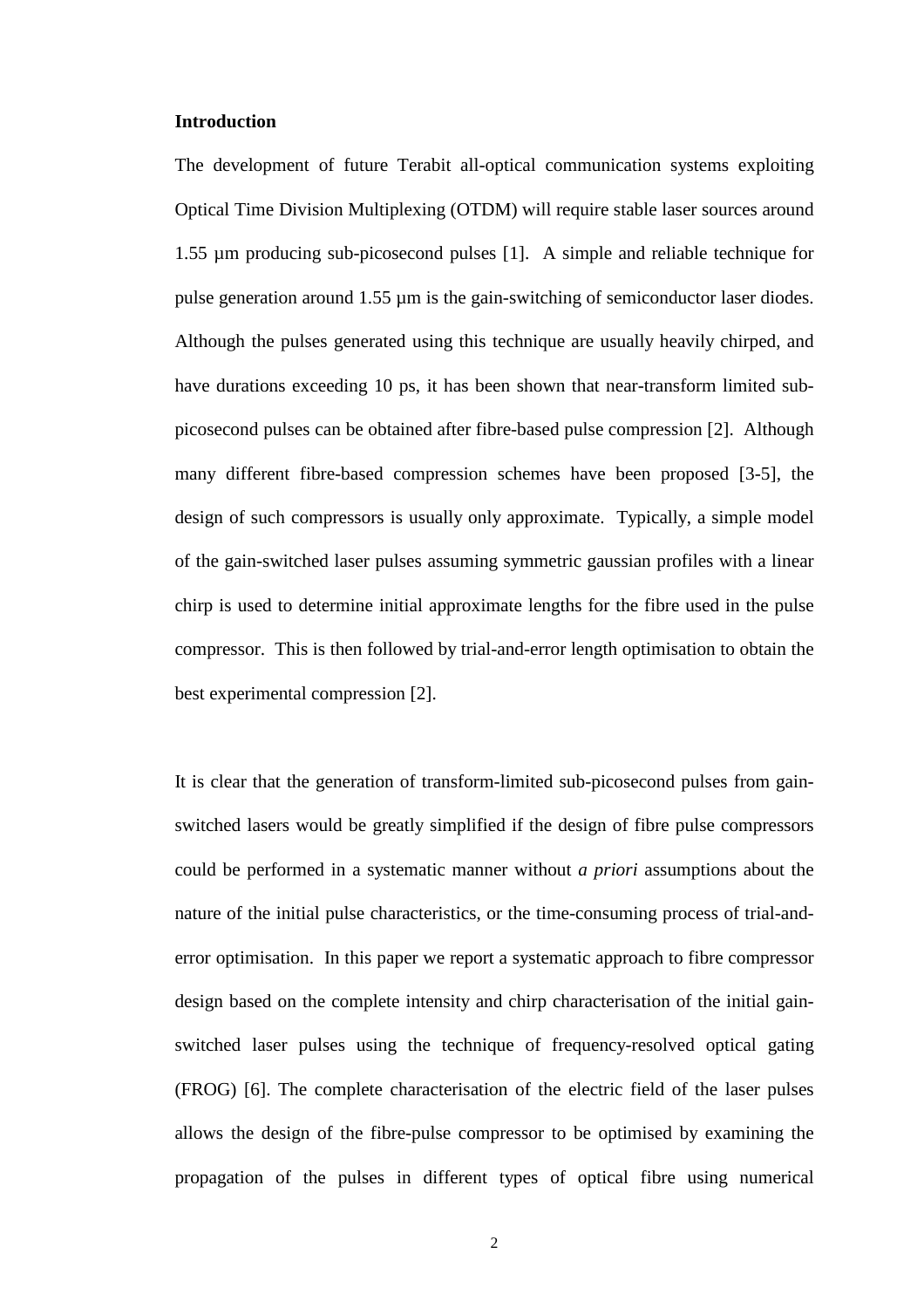simulations based on the nonlinear Schrödinger equation (NLSE). We have recently demonstrated the utility of FROG for gain-switched laser pulse characterisation, and suggested its use in compressor design [7], in this paper we now present experimental verification of the use of FROG for this purpose. We report results showing the compression of initially-chirped 9.3 ps pulses to near chirp-free 800 fs pulses.

### **Experimental Set-up**

The experimental set-up is shown in Fig. 1. The laser source was a distributed feedback (DFB) laser with an operating wavelength of 1538 nm, a threshold current of 24 mA, and a 10 GHz modulation bandwidth. The laser was biased below threshold at 5 mA, and gain-switched at a repetition rate of 500 MHz using electrical pulses from a step recovery diode. The electrical pulses had a duration of 80 ps and an amplitude of 13 V. The DFB laser pulses were characterised using spectral and autocorrelation measurements, as well as a second-harmonic generation FROG set-up to determine the pulse intensity and chirp [6].

The complete characterisation of the gain-switched laser pulse intensity and chirp was used to design of a two-stage pulse compressor via NLSE simulations.The first stage uses dispersion compensating fibre (DCF) to compensate for the linear part of the intrinsic negative chirp on the gain-switched laser pulses, thus generating near chirp-free pulses. The second stage consists of initially amplifying these pulses in an erbium doped fibre amplifier (EDFA), and then propagating the amplified pulses in dispersion shifted fibre (DSF) and standard single mode fibre (SMF). The propagation in the DSF is governed by the interplay of self-phase modulation and a small normal dispersion. This leads to temporal and spectral broadening, and the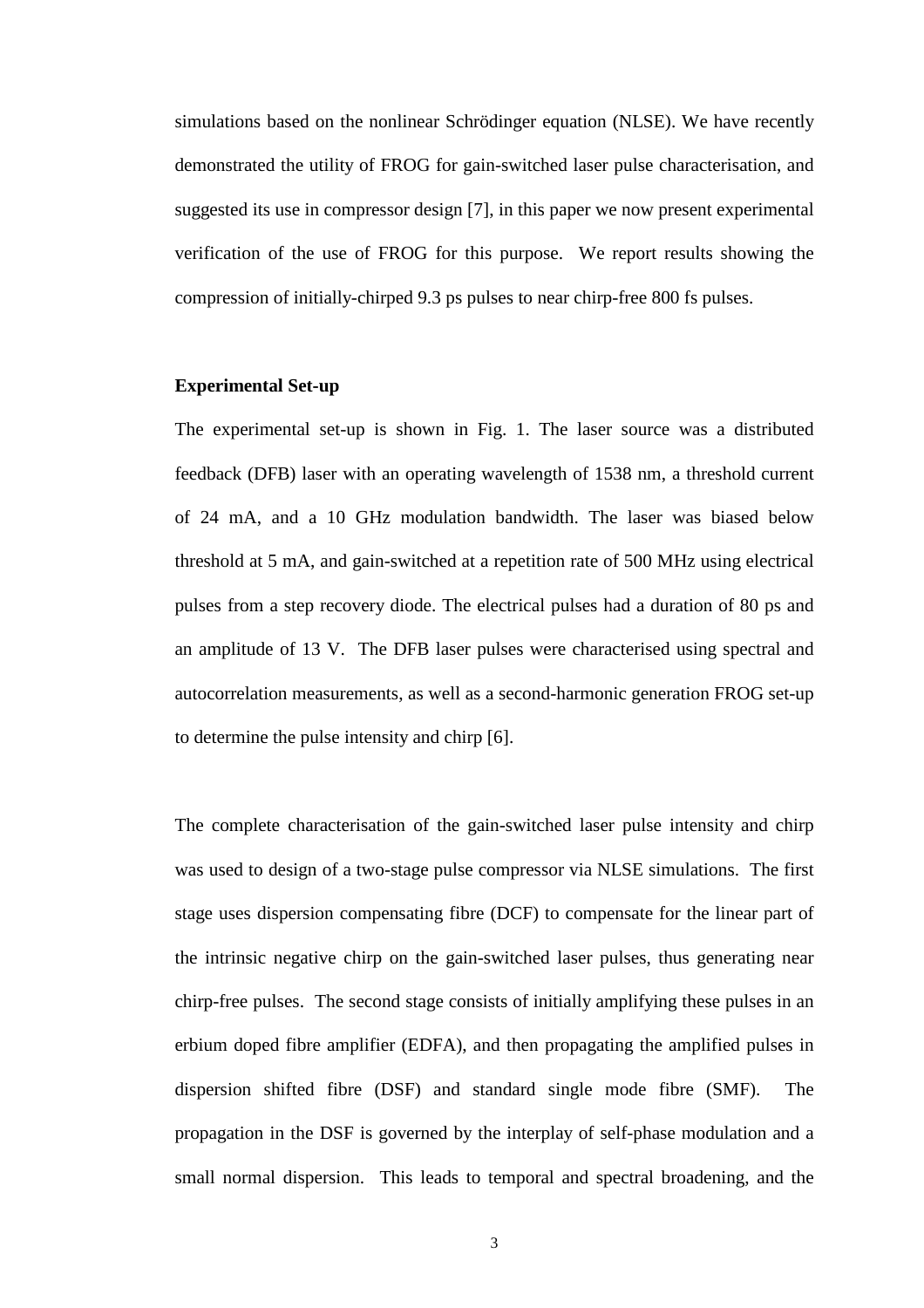development of a large positive chirp across the pulse centre. This large chirp is then compensated in the SMF leading to a compressed output pulse. To optimise the compressor, NLSE simulations were used to propagate the fully characterised initial gain-switched laser pulses through various lengths of DCF, DSF and SMF in order to determine the lengths required to obtain the optimal compressed pulse with the minimum amount of low amplitude pedestal structure.

# **Experimental Results**

Figure 2(a) shows the temporal intensity and chirp retrieved from the FROG measurement of the gain-switched laser pulses. We can see that the pulse has a full width at half-maximum (FWHM) of 9.3 ps and a slightly asymmetric pulse shape. The average power in the pulses was  $140 \mu W$ , which corresponds to a pulse peak power of around 30 mW. Figure 3 presents NLSE simulation results showing the optimal evolution of these initially chirped pulses. The fibre lengths for optimum compression were found to be: 75 m of DCF (D =-102.5 ps/(nm.km),  $\gamma = 2 \text{ W}^{-1} \text{km}^{-1}$ ), 1.3 km of DSF (D=-0.6 ps/(nm.km),  $\gamma = 2.3 \text{ W}^{-1} \text{km}^{-1}$ ) and 80 m of SMF (D =16.0) ps/(nm.km),  $\gamma = 1.1 \text{ W}^{-1} \text{km}^{-1}$ ). The parameters D and  $\gamma$  in each case are the fibre dispersion and nonlinearity parameters respectively. The effect of the 6 m long EDFA, was also included in the simulations but at the amplification level of 17 dB used in our experiments, its effect on the pulse duration and chirp characteristics was found to be negligible.

With the compressor designed according to the simulation results, FROG measurements were used to measure the intensity and chirp of pulses at different points in the compressor in order to verify the accuracy of the numerical design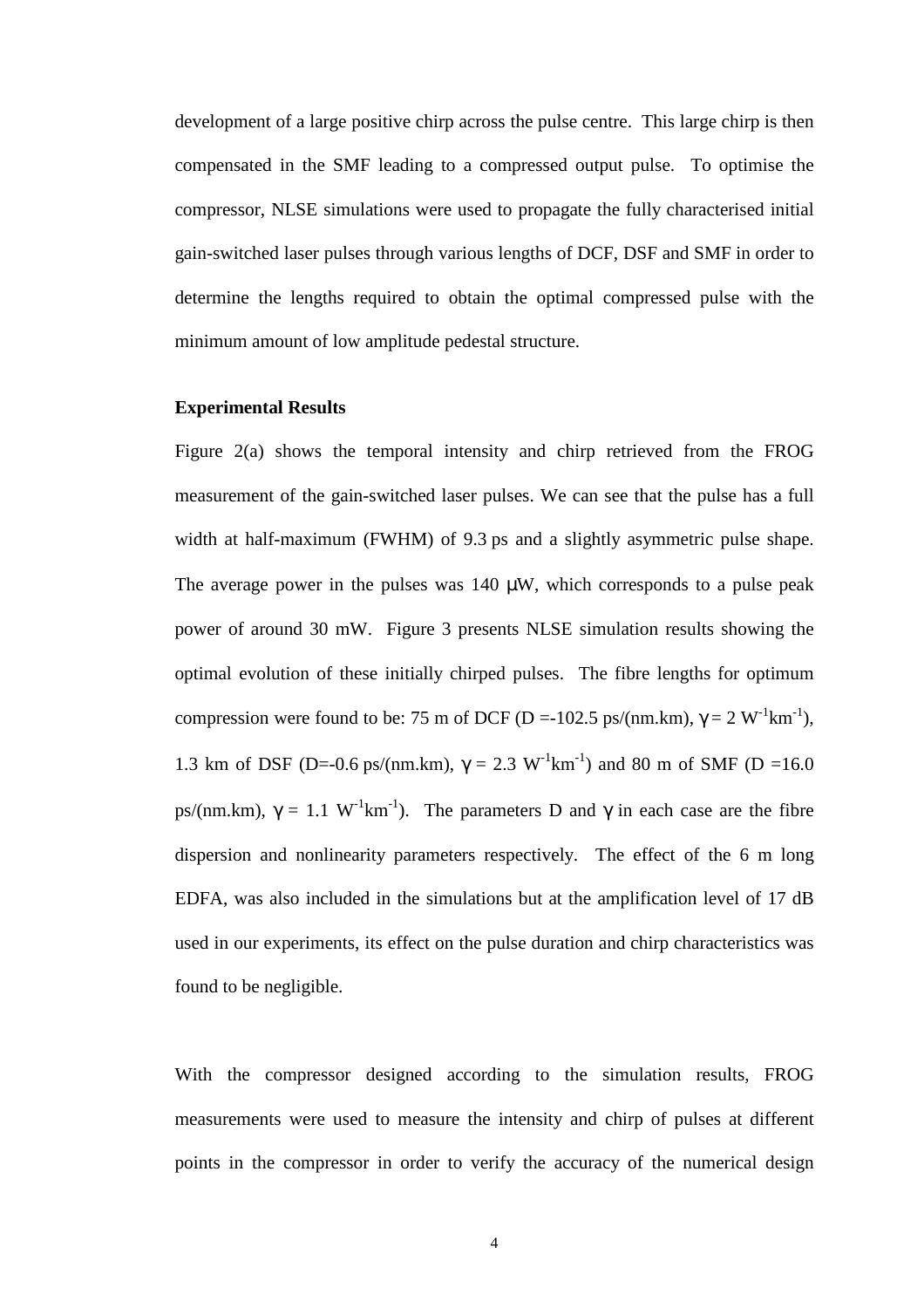procedure. These results are shown in Figure 2(b) and (c). The pulse in Figure 2(b) was measured after linear compression in the DCF, and it is clear that the chirp is significantly reduced, and the pulse is compressed by around a factor of 2 with a FWHM ≈ 4.5 ps. The solid and dashed lines in Figure 2(c) show the intensity and chirp of the pulse after the nonlinear compression stage. This stage results in a further factor of 6 compression with the final output pulse having a FWHM of 800 fs, and a pulse peak power of around 10 W. The pulses are essentially chirp-free across the pulse centre, and although there is a residual pedestal due to uncompensated nonlinear chirp developed in the DSF, its intensity is 16 dB lower than the pulse peak. To illustrate the accuracy of our numerical design procedure, the circles in Figure 2(c) show the expected output pulses obtained from the NLSE propagation of the input pulse through the compressor. It is clear that there is excellent agreement with the experimentally measured output pulse.

# **Conclusion**

We have shown that the complete intensity and chirp characterisation of gainswitched DFB laser pulses using FROG allows the precise optimisation of a multistage fibre pulse compressor via NLSE simulations. We have presented experimental results using a compressor design optimised for high compression factors and minimal pedestal structure in order to obtain output pulses which may be suitable for ultra-high capacity telecommunications applications. From initially chirped 9 ps pulses, we obtain almost chirp-free 800 fs pulses. We expect that this method of compressor design will find wide application in optimising other forms of pulse compressor based on fibre Bragg gratings, fibre loop mirrors or dispersion decreasing fibre.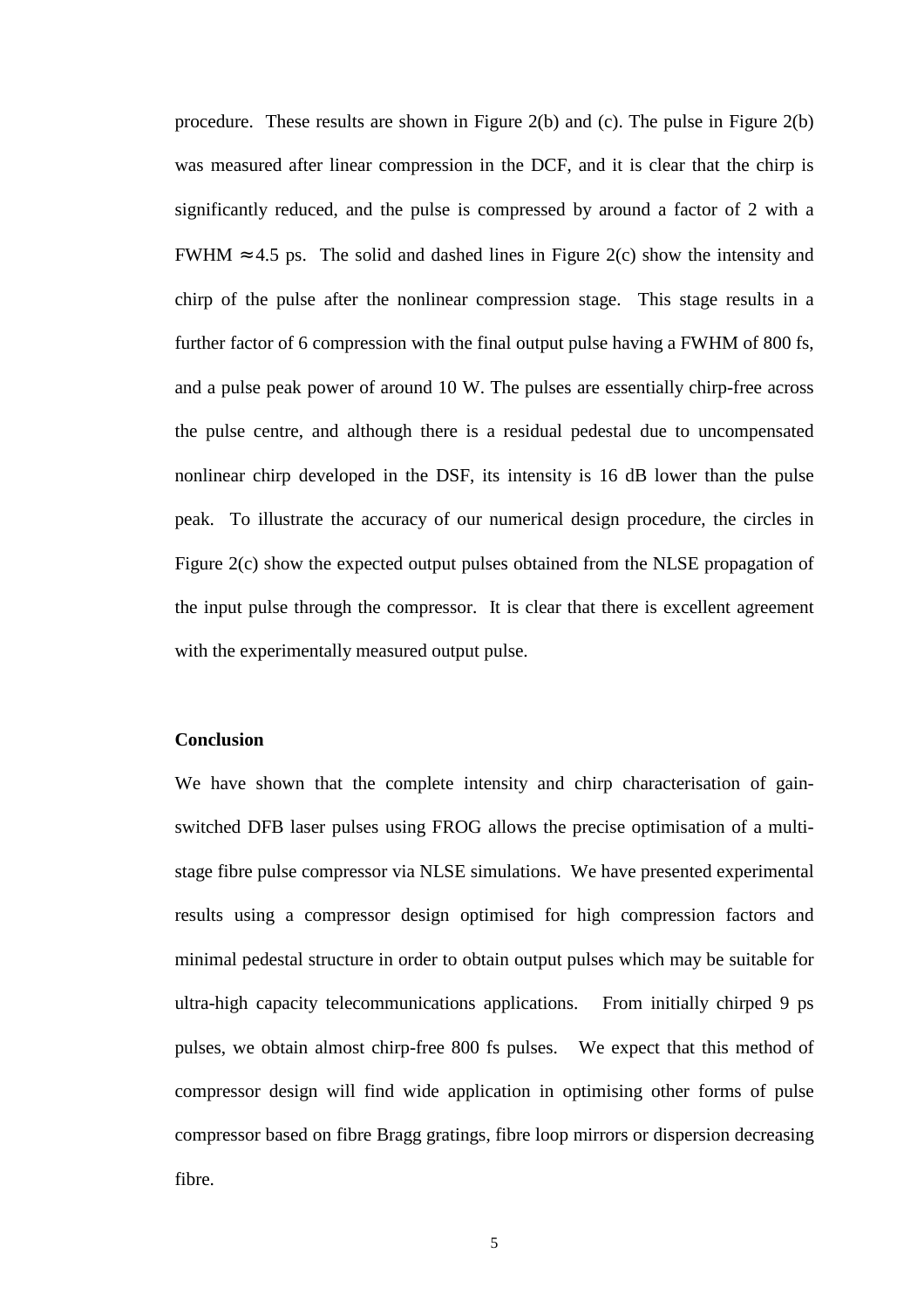#### **References**

- 1. KAWANISHI, S. "Ultrahigh-Speed Optical Time-Division-Multiplexed Transmission Technology Based on Optical Signal Processing", IEEE J. Quantum Electron., 1998, vol. 34, pp. 2064-2079.
- 2. CHUSSEAU, L., and KASMIERSKI, C. "Optimum linear pulse compression of a gain switched 1.5 µm DFB laser", IEEE Photon. Technol. Lett., 1994, vol. 6, pp. 24-26.
- 3. KHRUSHCHEV, I.Y., WHITE, I.H., and PENTY, R.V. "High quality laser diode pulse compression using a dispersion imbalanced loop mirror", Electron. Lett., 1998, vol. 34, pp. 1009-1010.
- 4. SATORIUS, B., BORNHOLDT, C., BROX, O., MOHRLE, M., BRINDEL, P., LECLERC, O., and DESURVIRE, E. "Analysis and compression of pulses emitted from an all-optical clock recovery module", Electron. Lett., 1998, vol. 34, pp. 2344-2345.
- 5. PELUSI, M.D., MATSUI, Y., and SUZUKI, A. "Design of short dispersion decreasing fibre for enhanced compression of higher-order soliton pulses around 1550 nm", Electron. Lett., 1999, vol. 35, pp. 61-63.
- 6. DELONG, K.W., TREBINO, R., HUNTER, J., and WHITE, W.E. "Frequencyresolved optical gating with the use of second-harmonic generation," JOSA B, 1994, vol. 11, pp. 2206-2215.
- 7. BARRY, L.B., THOMSEN, B.C., DUDLEY, J.M., and HARVEY, J.D. "Characterisation of 1.55 mm pulses from a self-seeded gain-switched Fabry-Perot laser diode using frequency resolved optical gating", IEEE Photon. Technol. Lett., 1998, vol. 10, pp. 935-937.